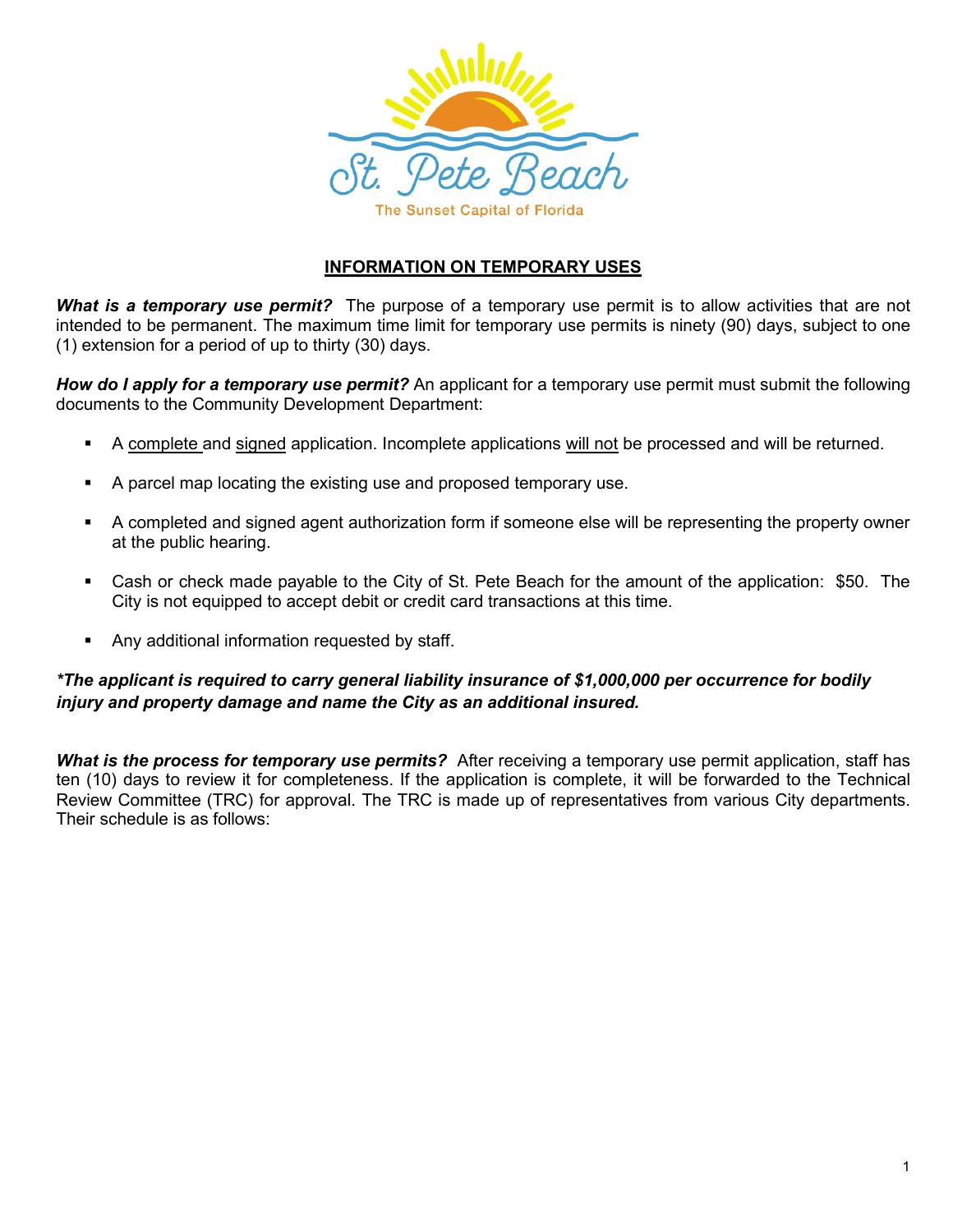# **Technical Review Committee Deadlines**

The TRC meets the 1<sup>st</sup> and 3<sup>rd</sup> Wednesday of each month at 10:00am in the Community Development Department conference room. The following applications must be reviewed by the TRC:

(1) Site Plans

(2) Subdivisions

(3) Conditional Uses

(4) Amendments to the Zoning Map

(5) Amendments to the Future Land Use Map

(6) Variances on property being used for other than single-family detached residential purpose

(7) Vacations of Streets, Plats or other property

(8) Temporary Uses

(9) All other applications assigned by the City Manager

| <b>Application Due Date</b><br>By 12:00pm           | <b>Meeting Date</b>       |  |
|-----------------------------------------------------|---------------------------|--|
| <b>December 28, 2020</b>                            | <b>January 20, 2021</b>   |  |
| <b>January 11, 2021</b>                             | <b>February 3, 2021</b>   |  |
| <b>February 17, 2021</b><br><b>January 25, 2021</b> |                           |  |
| February 8, 2021                                    | March 3, 2021             |  |
| <b>February 22, 2021</b>                            | March 17, 2021            |  |
| March 15, 2021                                      | April 7, 2021             |  |
| March 29, 2021<br>April 21, 2021                    |                           |  |
| April 12, 2021                                      | May 5, 2021               |  |
| April 26, 2021                                      | May 19, 2021              |  |
| May 10, 2021                                        | June 2, 2021              |  |
| May 24, 2021                                        | June 16, 2021             |  |
| June 14, 2021                                       | <b>July 7, 2021</b>       |  |
| June 28, 2021                                       | <b>July 21, 2021</b>      |  |
| <b>July 12, 2021</b>                                | <b>August 4, 2021</b>     |  |
| <b>July 26, 2021</b>                                | <b>August 18, 2021</b>    |  |
| <b>August 9, 2021</b>                               | September 1, 2021         |  |
| <b>August 23, 2021</b>                              | <b>September 15, 2021</b> |  |
| <b>September 13, 2021</b>                           | October 6, 2021           |  |
| September 27, 2021                                  | October 20, 2021          |  |
| October 11, 2021                                    | <b>November 3, 2021</b>   |  |
| October 25, 2021                                    | <b>November 17, 2021</b>  |  |
| <b>November 8, 2021</b>                             | December 1, 2021          |  |
| <b>November 22, 2021</b>                            | <b>December 15, 2021</b>  |  |
| December 13, 2021                                   | <b>January 5, 2022</b>    |  |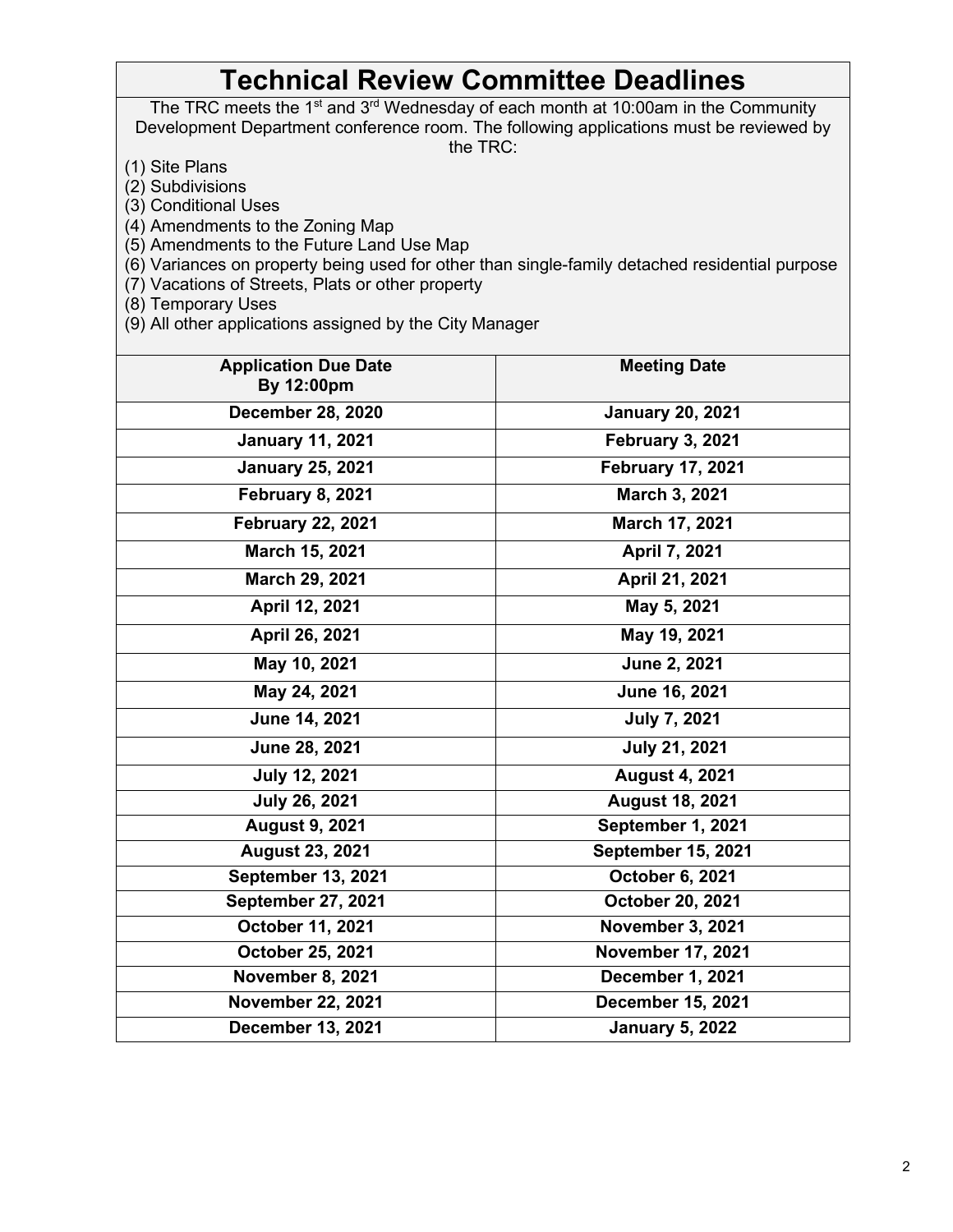

### **TEMPORARY USE PERMIT APPLICATION**

**CASE NUMBER:**

### **PROPERTY FOR PROPOSED TEMPORARY USE**

| Legal Description:                                                                                                                                                                                                             |                                                                                                                                                                                                                                | <u> 1980 - Jan James Sandar, sebagai personal dan berasal dan berasal dan berasal dari berasal dan berasal dan b</u>                                                                                                           |                             |
|--------------------------------------------------------------------------------------------------------------------------------------------------------------------------------------------------------------------------------|--------------------------------------------------------------------------------------------------------------------------------------------------------------------------------------------------------------------------------|--------------------------------------------------------------------------------------------------------------------------------------------------------------------------------------------------------------------------------|-----------------------------|
| Parcel ID                                                                                                                                                                                                                      |                                                                                                                                                                                                                                |                                                                                                                                                                                                                                |                             |
| <b>Address</b>                                                                                                                                                                                                                 |                                                                                                                                                                                                                                |                                                                                                                                                                                                                                |                             |
| <b>Current Zoning:</b>                                                                                                                                                                                                         | <b>FLUM</b><br>Designation:                                                                                                                                                                                                    |                                                                                                                                                                                                                                | Lot<br>Area:                |
| Existing Use:                                                                                                                                                                                                                  | Proposed Use:                                                                                                                                                                                                                  | <u> Andrew Marian (1989)</u>                                                                                                                                                                                                   |                             |
| <b>APPLICANT/AGENT:</b>                                                                                                                                                                                                        |                                                                                                                                                                                                                                | <b>PROPERTY OWNER:</b>                                                                                                                                                                                                         |                             |
| Name: <u>___________________________</u>                                                                                                                                                                                       |                                                                                                                                                                                                                                | Name: <u>____________________</u>                                                                                                                                                                                              |                             |
|                                                                                                                                                                                                                                |                                                                                                                                                                                                                                |                                                                                                                                                                                                                                |                             |
| City:                                                                                                                                                                                                                          | State:                                                                                                                                                                                                                         | City: the contract of the contract of the contract of the contract of the contract of the contract of the contract of the contract of the contract of the contract of the contract of the contract of the contract of the cont | State:                      |
| Zip: the contract of the contract of the contract of the contract of the contract of the contract of the contract of the contract of the contract of the contract of the contract of the contract of the contract of the contr | Phone: the contract of the contract of the contract of the contract of the contract of the contract of the contract of the contract of the contract of the contract of the contract of the contract of the contract of the con | Zip: the contract of the contract of the contract of the contract of the contract of the contract of the contract of the contract of the contract of the contract of the contract of the contract of the contract of the contr | Phone: <u>_____________</u> |
| Email:                                                                                                                                                                                                                         |                                                                                                                                                                                                                                | Email:                                                                                                                                                                                                                         |                             |

### **DETAILS OF THE REQUEST: Include length of time requested and hour of the day the use will be utilized** (Add additional sheets if necessary)